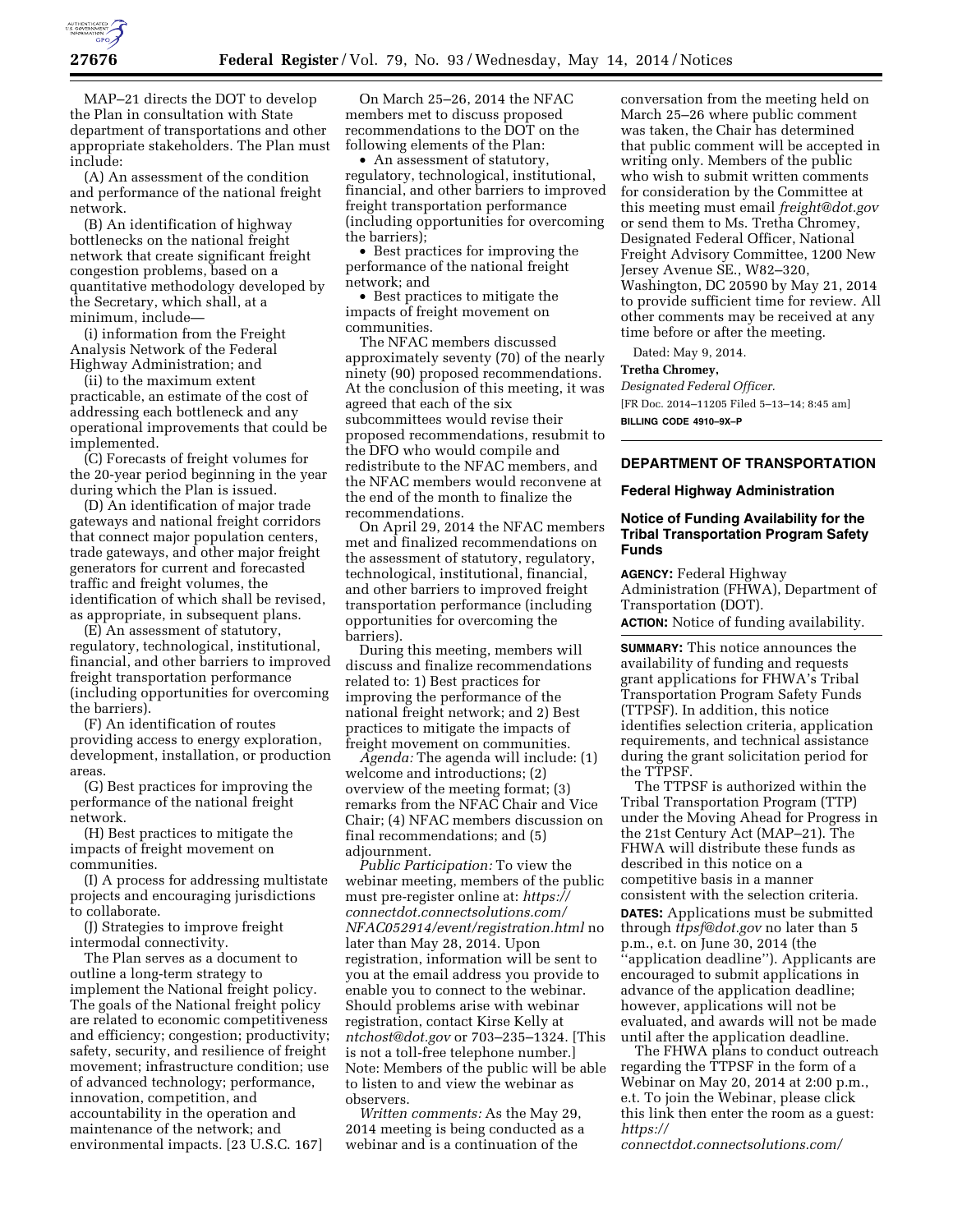*[tribaltrans/.](http://flh.fhwa.dot.gov/programs/ttp/safety/documents/strategic-hsp.pdf.tribaltrans/)* The audio portion of the Webinar can be accessed from this teleconference line: TOLL FREE 1–888– 251–2909; ACCESS CODE 4442306. The Webinar will be recorded and posted on FHWA's Web site at: *[http://](http://www.flh.fhwa.dot.gov/programs/ttp/safety/) [www.flh.fhwa.dot.gov/programs/ttp/](http://www.flh.fhwa.dot.gov/programs/ttp/safety/) [safety/.](http://www.flh.fhwa.dot.gov/programs/ttp/safety/)* A TDD is available for individuals who are deaf or hard of hearing at 202–366–3993.

**ADDRESSES:** Applications must be submitted electronically to *[ttpsf@](mailto:ttpsf@dot.gov) [dot.gov.](mailto:ttpsf@dot.gov)* 

**FOR FURTHER INFORMATION CONTACT:** For further information concerning this notice please contact Russell Garcia, TTPSF Program Manager, via email at *[russell.garcia@dot.gov;](mailto:russell.garcia@dot.gov)* by telephone at 202–366–9815; or by mail at Federal Highway Administration, 1200 New Jersey Avenue SE., Washington, DC 20590. Office hours are from 8:00 a.m. to 4:30 p.m. e.t., Monday through Friday, except Federal holidays. For legal questions, please contact Ms. Vivian Philbin, Office of the Chief Counsel, by telephone at (720) 963– 3445; by email at *[vivian.philbin@](mailto:vivian.philbin@dot.gov) [dot.gov;](mailto:vivian.philbin@dot.gov)* or by mail at Federal Highway Administration, Central Federal Lands Highway Division, 12300 West Dakota Avenue, Lakewood, CO 80228. Office hours are from 7:30 a.m. to 4:00 p.m. m.t., Monday through Friday, except Federal holidays.

**SUPPLEMENTARY INFORMATION:** On August 5, 2013, FHWA published the first notice of funding availability for the TTPSF (78 FR 47480). On November 13, 2013, FHWA awarded 183 tribes a total of \$8.6 million for 193 projects to improve transportation safety on tribal lands. The FHWA is publishing this notice to announce the availability of an additional round of funding and request grant applications.

#### **Table of Contents**

- I. Background
- II. Eligibility
- A. Entities Eligible To Apply for Funding B. Eligible Uses of Funds
- III. Selection Criteria and Policy
	- Considerations A. Safety Plans and Safety Planning Activities (funding goal 40% of TTPSF)
	- B. Engineering Improvements (Funding Goal 30% of TTPSF)
	- C. Enforcement and Emergency Services Improvements (Funding Goal 20% of TTPSF)
	- D. Education Programs (Funding Goal 10% of TTPSF)
- IV. Evaluation Process
- V. Application Process
	- A. Contents of Applications
	- B. Standard Form 424, Applications for Federal Assistance
	- C. Narrative (Attachment to SF–424)
	- D. Contact Information

VI. Program Funding and Award VII. Consultation

### **I. Background**

On July 6, 2012, President Obama signed into law MAP–21 (Pub. L. 112– 141), which authorizes TTPSF as a set aside of not more than 2 percent of the funds made available under the TTP for each of Fiscal Years (FY) 2013 and 2014. Section 202(e) of title 23, United States Code (U.S.C.), provides that the funds are to be allocated based on an identification and analysis of highway safety issues and opportunities on tribal lands, as determined by the Secretary, on application of the Indian tribal governments for eligible projects described in 23 U.S.C. 148(a)(4). Eligible projects described in section 148(a)(4) include strategies, activities, and projects on a public road that are consistent with a State strategic highway safety plan and correct or improve a hazardous road location or feature, or address a highway safety problem.

Section 202(e) further specifies that in applying for TTPSF, an Indian tribal government, in cooperation with the Secretary of the Interior and, as appropriate, with a State, local government, or metropolitan planning organization, shall select projects from the transportation improvement program (TIP), subject to the approval of the Secretary of Transportation and the Secretary of the Interior.

## **II. Eligibility**

*A. Entities Eligible To Apply for Funding* 

Section 202(e) specifies that TTPSF are to be made available to Indian tribal governments. Accordingly, consistent with other FHWA funding provided to tribes, any federally recognized tribe identified on the list of ''Indian Entities Recognized and Eligible to Receive Services from the Bureau of Indian Affairs'' (published at 77 FR 47868) is eligible to apply for TTPSF.

## *B. Eligible Uses of Funds*

Under section 202(e), projects for which Indian tribal governments may apply are highway safety improvement projects eligible under the Highway Safety Improvement Program as described in 23 U.S.C. 148(a)(4). Projects eligible for funding may include strategies, activities, or projects on a public road that are included in a State Strategic Highway Safety Plan (SHSP) and correct or improve a hazardous road location or feature, or

address a highway safety problem.1 This includes infrastructure and noninfrastructure strategies, activities or projects including education activities. For purposes of the TTPSF, for a project to be consistent with a State's SHSP, it must be data-driven or address a priority in an applicable tribal transportation safety plan that considers the priorities and strategies addressed in the State SHSP. To be considered eligible for TTPSF, roadway or transportation facilities improvement projects also must be: (1) included in the tribe's official National Tribal Transportation Facility Inventory, as identified in 23 U.S.C. 202(b)(1), and (2) listed in the TIP.

## **III. Selection Criteria and Policy Considerations**

The FHWA will award TTPSF funds based on the selection criteria and policy considerations as outlined below.

The FHWA shall give priority consideration to eligible projects under 23 U.S.C. 148(a)(4) that fall within one of the following four categories:

(1) safety plans and safety planning activities;

- (2) engineering improvements;
- (3) enforcement and emergency
- services improvements; and (4) education programs.

The priority categories were determined in consultation with the Tribal Transportation Program Coordinating Committee (TTPCC) 2 and are intended to strengthen safety plans and safety planning activities in tribal transportation while also directing resources to needed safety improvements. The categories are also consistent with the FHWA SHSP for Indian Lands which has as its mission to, ''Implement effective transportation safety programs to save lives while respecting Native American culture and tradition by fostering communication, coordination, collaboration, and cooperation.'' 3 These categories are also consistent with the Tribal Safety Management Implementation Plan (TSMIP). The TSMIP recognizes that, ''tribal safety plans are an essential component and an effective planning

3The Strategic Safety Plan of Indian Lands is available at: *[http://flh.fhwa.dot.gov/programs/ttp/](http://flh.fhwa.dot.gov/programs/ttp/safety/documents/strategic-hsp.pdf.tribaltrans/) [safety/documents/strategic-hsp.pdf.](http://flh.fhwa.dot.gov/programs/ttp/safety/documents/strategic-hsp.pdf.tribaltrans/)* 

<sup>1</sup>Examples of eligible HSIP projects include but are not limited to the projects set for in 23 U.S.C. 148(a)(4)(B).

<sup>2</sup>The TTPCC is a committee established in 25 CFR Part 170 and is charged with providing input and recommendations to the Bureau of Indian Affairs (BIA) and FHWA in developing TTP policies and procedures. Its members are appointed by the Secretary of the Interior and represent all 12 BIA Regions. Tribal consultation is described further in Section VIII of this notice.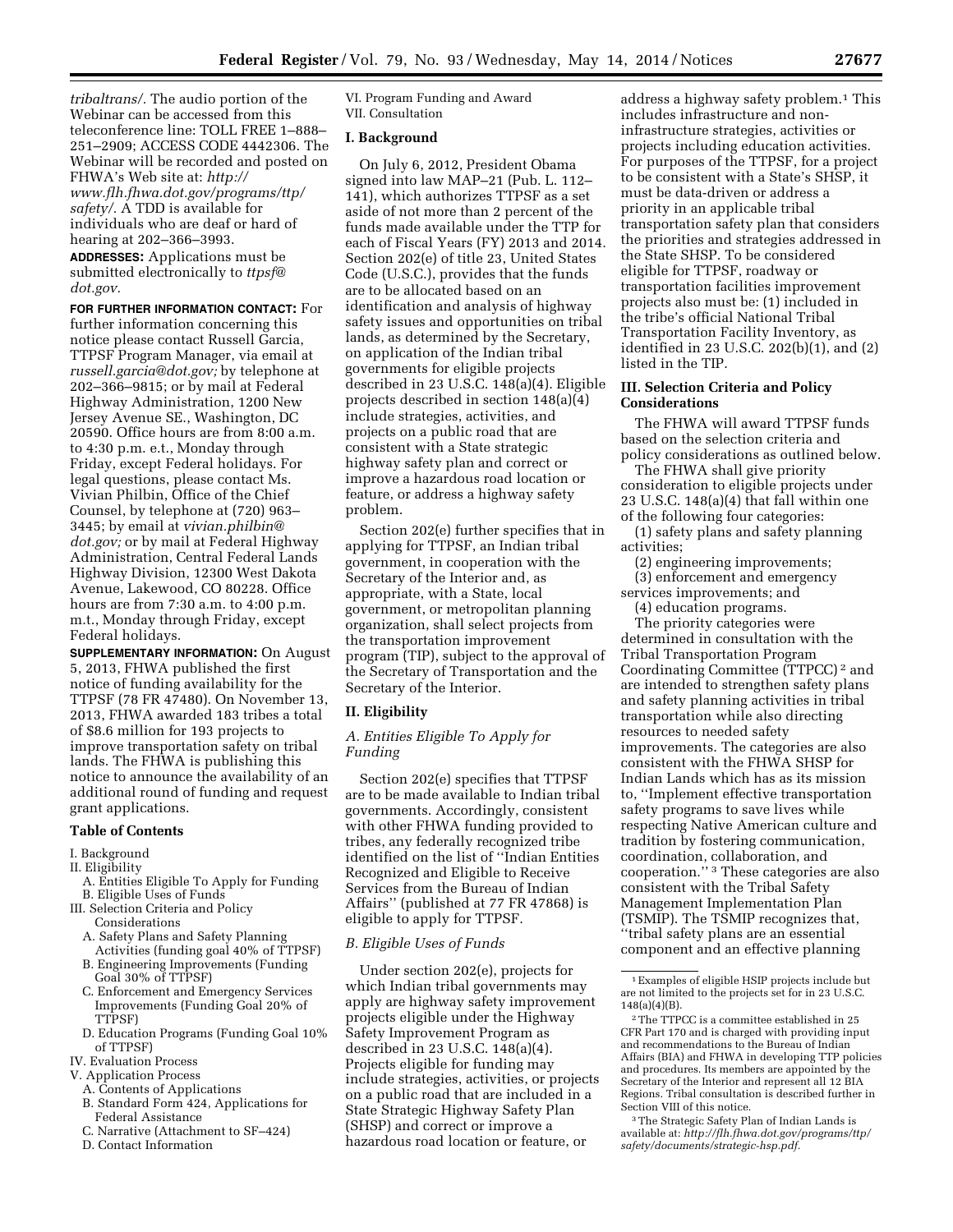tool for prioritizing and implementing

safety solutions." <sup>4</sup> The TSMIP also states that ''reducing highway fatalities and serious injuries with any sustained success requires that all four elements (4Es) of highway safety be addressed engineering, enforcement, education, and emergency services. A Tribal Safety Program, whether large or small, should work to address the 4Es, and its foundation, data.''

The FHWA will allocate the TTPSF among the four categories as follows: (1) Safety plans and safety planning activities (40 percent); (2) engineering improvements (30 percent); (3) enforcement and emergency services improvements (20 percent); and (4) education programs (10 percent). These funding goals were established with the TTPCC and will be reviewed annually and may be adjusted to reflect current tribal transportation safety priorities and needs. These proposed allocation amounts provide substantial funding for tribal safety plans to reflect the strong need that has been identified in this area and to ensure that all tribes have an opportunity to assess their safety needs and prioritize safety projects. The remaining proposed allocation amounts were established based on the significant need for transportation related capital improvement projects, while still allowing for applications that would cover all 4Es of safety.

# *A. Safety Plans and Safety Planning Activities (Funding Goal 40 Percent of TTPSF)*

The development of a tribal safety plan that is data driven, identifies transportation safety issues, prioritizes activities, is coordinated with the State SHSP and promotes a comprehensive approach to addressing safety needs by including all 4Es is a critical step in improving highway safety. Additional information on developing a tribal safety plan can be found at: *[http://](http://flh.fhwa.dot.gov/programs/ttp/safety/) [flh.fhwa.dot.gov/programs/ttp/safety/.](http://flh.fhwa.dot.gov/programs/ttp/safety/)* 

Accordingly, FHWA will award TTPSF for developing and updating tribal safety plans, and other safety planning activities. Eligible uses of funds are described in Section II of this notice and example projects are listed in 23 U.S.C. 148(a)(4), which can be found at: *[http://www.fhwa.dot.gov/map21/](http://www.fhwa.dot.gov/map21/docs/title23usc.pdf) [docs/title23usc.pdf.](http://www.fhwa.dot.gov/map21/docs/title23usc.pdf)* 

The FHWA will use the following criteria in the evaluation of TTPSF funding requests for tribal safety plans: (1) development of a tribal safety plan

where none currently exists; and (2) age or status of an existing tribal safety plan.

The FHWA will use the following criteria in the evaluation of TTPSF funding requests for safety planning activities: (1) Inclusion of the activity in a completed State SHSP or tribal transportation safety plan that is no more than 5 years old; (2) submission of supporting data that demonstrates the need for the activity; (3) leveraging of private or other public funding; (4) or the project is part of a comprehensive approach to safety which includes other safety efforts.

Examples of eligible safety planning activities include, but are not limited to:

• Collection, analysis, and improvement of safety data; and

• Road safety assessments.

## *B. Engineering Improvements (Funding Goal 30 Percent of TTPSF)*

Eligible uses of funds are described in Section II of this notice and example projects are listed in 23 U.S.C. 148(a)(4), which can be found at: *[http://](http://www.fhwa.dot.gov/map21/docs/title23usc.pdf) [www.fhwa.dot.gov/map21/docs/](http://www.fhwa.dot.gov/map21/docs/title23usc.pdf) [title23usc.pdf.](http://www.fhwa.dot.gov/map21/docs/title23usc.pdf)* 

The FHWA will use the following criteria in the evaluation of funding requests for engineering improvements: (1) Inclusion of the activity in a completed State SHSP or tribal transportation safety plan that is no more than 5 years old; (2) inclusion of the activity in a completed road safety audit, engineering study, impact assessment or other engineering document; (3) submission of supporting data that demonstrates the need for the project; (4) ownership of the facility; (5) leveraging of private or other public funding; (6) years since the tribe has last received funding for an TTPSF engineering improvement project; (7) or the project is part of a comprehensive approach to safety which includes other safety efforts.

Examples of eligible engineering improvement projects include, but are not limited to:

• Intersection safety improvements; • Pavement and shoulder widening

(including addition of a passing lane to remedy an unsafe condition);

• Installation of rumble strips or another warning device, if the rumble strips or other warning devices do not adversely affect the safety or mobility of bicyclists and pedestrians, including persons with disabilities;

• Installation of a skid-resistant surface at an intersection or other location with a high frequency of crashes;

• Improvements for pedestrian or bicyclist safety or safety of persons with disabilities;

• Construction and improvement of railway-highway grade crossing safety feature;

• Installation of protective devices; • Construction of a traffic calming feature;

• Elimination of a roadside hazard; • Installation, replacement, and other improvement of highway signage and pavement markings, or a project to maintain minimum levels of retro reflectivity that addresses a highway safety;

• Installation of a traffic control or other warning device at a location with high crash potential;

• Installation of guardrails, barriers (including barriers between construction work zones and traffic lanes for the safety of road users and workers), and crash attenuators;

• The addition or retrofitting of structures or other measures to eliminate or reduce crashes involving vehicles and wildlife;

• Installation of yellow-green signs and signals at pedestrian and bicycle crossings and in school zones;

• Construction and operational improvements on high risk rural roads;

• Geometric improvements to a road for safety purposes that improve safety;

• Roadway safety infrastructure improvements consistent with the recommendations included in the publication of the FHWA entitled ''Highway Design Handbook for Older Drivers and Pedestrians'';

• Truck parking facilities eligible for funding under section 1401 of the MAP–21;

• Systemic safety improvements; and • Transportation-related safety

projects for modes such as trails, docks, boardwalks, ice roads, and others that are eligible for TTP funds.

# *C. Enforcement and Emergency Services Improvements (Funding Goal 20 Percent of TTPSF)*

Eligible uses of funds are described in Section II of this notice and example projects are listed in 23 U.S.C. 148(a)(4), which can be found at: *[http://](http://www.fhwa.dot.gov/map21/docs/title23usc.pdf) [www.fhwa.dot.gov/map21/docs/](http://www.fhwa.dot.gov/map21/docs/title23usc.pdf) [title23usc.pdf.](http://www.fhwa.dot.gov/map21/docs/title23usc.pdf)* 

The FHWA will use the following criteria in the evaluation of funding requests for enforcement and emergency services improvements: (1) Inclusion of the activity in a completed State SHSP or tribal transportation safety plan that is no more than 5 years old; (2) submission of supporting data that demonstrates the need for the project; (3) leveraging of private or other public funding; (4) or the project is part of a comprehensive approach to safety which includes other safety efforts.

<sup>4</sup>The SMS Implementation Plan is available at: *[http://flh.fhwa.dot.gov/programs/ttp/safety/](http://flh.fhwa.dot.gov/programs/ttp/safety/documents/sms-implementation.pdf) [documents/sms-implementation.pdf.](http://flh.fhwa.dot.gov/programs/ttp/safety/documents/sms-implementation.pdf)*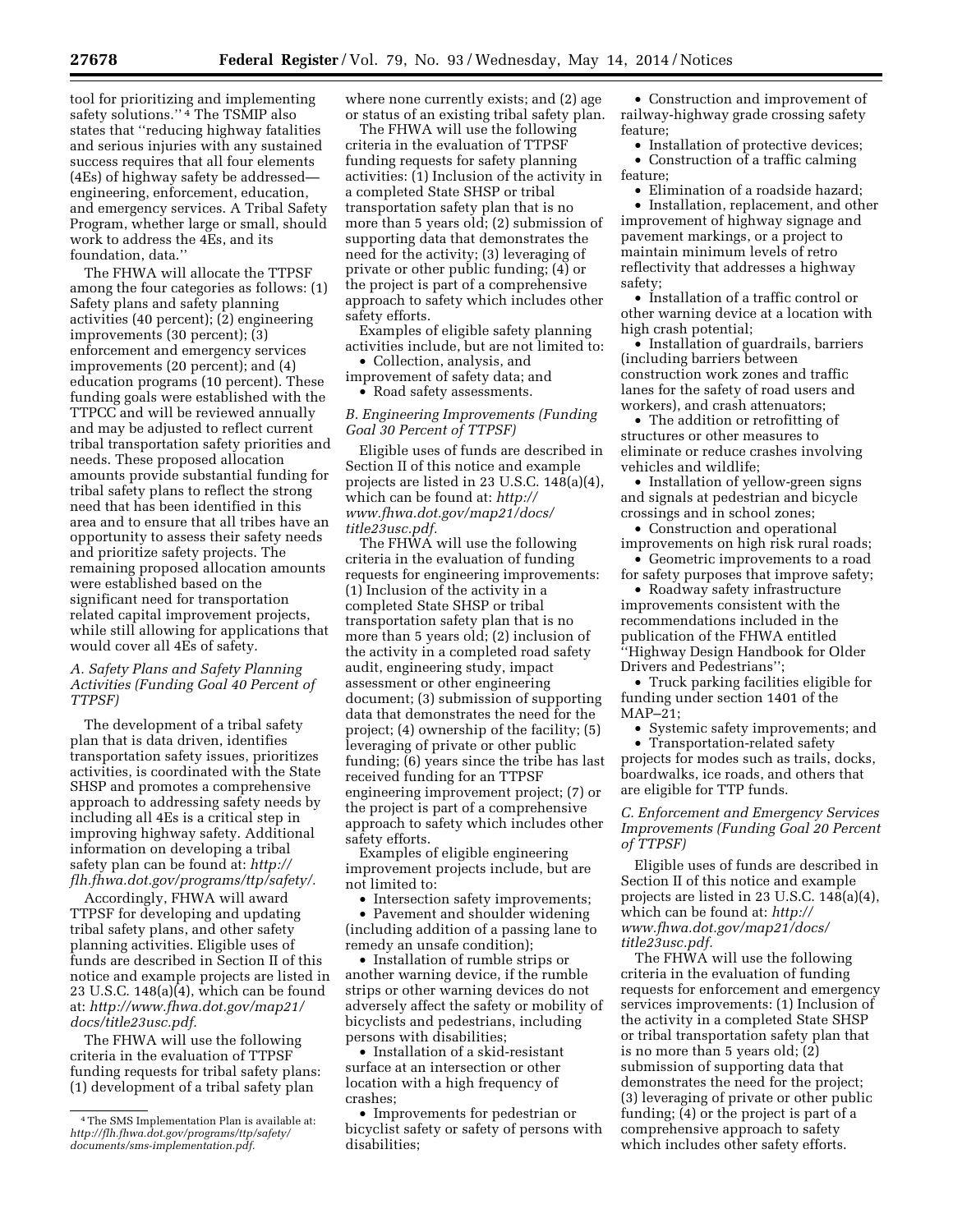Examples of eligible enforcement and emergency services improvement activities include, but are not limited to:

• The conduct of a model traffic enforcement activity at a railwayhighway crossing;

• Installation of a priority control system for emergency vehicles at signalized intersections; and

• Planning integrated interoperable emergency communications equipment, operational activities, or traffic enforcement activities (including police assistance) relating to work zone safety.

## *D. Education Programs (Funding Goal 10 Percent of TTPSF)*

Eligible uses of funds are described in Section II of this notice and example projects are listed in 23 U.S.C. 148(a)(4), which can be found at: *[http://](http://www.fhwa.dot.gov/map21/docs/title23usc.pdf) [www.fhwa.dot.gov/map21/docs/](http://www.fhwa.dot.gov/map21/docs/title23usc.pdf) [title23usc.pdf.](http://www.fhwa.dot.gov/map21/docs/title23usc.pdf)* 

The FHWA will use the following criteria in the evaluation of funding requests for education projects: (1) Inclusion of the activity in a completed State SHSP or tribal transportation safety plan that is no more than 5 years old; (2) submission of supporting data that demonstrates the need for the project; (3) leveraging of private or other public funding; (4) or the project is part of a comprehensive approach to safety which includes other safety efforts.

Examples of eligible education activities include, but are not limited to:

• Safety Management System Implementation Plan activities;

• Public service announcements; and

• Programs implemented to inform the public or address behaviors that affect transportation safety.

#### **IV. Evaluation Process**

The TTPSF grant applications will be evaluated in accordance with the below discussed evaluation process. The FHWA will establish an evaluation team to review each application received by FHWA prior to the application deadline. The evaluation team will be led by FHWA and will include members from the Bureau of Indian Affairs (BIA). The team will include technical and professional staff with relevant experience and expertise. The evaluation teams will be responsible for evaluating and rating all of the projects.

All applications will be evaluated and assigned a rating of ''Highly Qualified,'' ''Qualified,'' or ''Not Qualified.'' The ratings, as defined below, are proposed within each priority funding category as follows:

# *1. Safety Plans and Safety Planning Activities*

A. Development of Tribal Safety Plans

a. *Highly Qualified:* requests (up to a maximum of \$12,500) for development of new tribal safety plans or to update incomplete tribal safety plans; and requests (up to a maximum of \$7,500.00) to update existing tribal safety plans that are more than 3 years old.

b. *Not Qualified:* projects that do not meet the eligibility requirements; any request to update an existing tribal safety plan that is less than 3 years old.

## B. Other Safety Planning Activities

a. *Highly Qualified:* requests for other safety planning activities that are in a current State SHSP or tribal safety plan that is not more than 5 years old; submission of data that demonstrates the need for the activities; significant leveraging of private or public funding; and are part of a comprehensive approach to safety which includes other safety efforts.

If the number of applications rated as ''highly qualified'' exceeds the amount of available funding, FHWA will give priority funding consideration to selecting one or more components of a project but only to the extent that the components have independent utility. Priority consideration will also be given the level of the commitment of other funding sources to complement the TTPSF funding request, and where the applicants demonstrate the capacity to successfully implement the proposed project in a timely manner.

b. *Qualified:* requests for other safety planning activities that are in a current State SHSP or tribal safety plan that is more than 5 years old; submission of some data that demonstrates the need for the activity; some leveraging of private or public funding; and are part of a comprehensive approach to safety which includes other safety efforts.

If the number of applications rated as ''qualified'' exceeds the amount of available funding, FHWA will give priority funding consideration to selecting one or more components of a project but only to the extent that the components have independent utility. Priority consideration will also be given the level of the commitment of other funding sources to complement the TTPSF funding request, and where the applicants demonstrate the capacity to successfully implement the proposed project in a timely manner.

c. *Not Qualified:* projects that do not meet the eligibility requirements; projects that are not included in a State SHSP or tribal safety plan.

# *2. Engineering Improvements*

a. *Highly Qualified:* efforts that are in a current State SHSP or tribal safety plan that is less than 5 years old; data included in the application that directly supports the project; project is in a current road safety audit, impact assessment, or other safety engineering study; projects located on a BIA or tribal facility; significant leverage with other funding; the tribe has not received funding for a TTPSF transportation safety construction project in more than 10 years or the project is part of a comprehensive approach to safety which includes three or more other safety efforts.

If the number of applications rated as ''highly qualified'' exceeds the amount of available funding, FHWA will give priority funding consideration to selecting one or more components of a project but only to the extent that the components have independent utility. Priority consideration will also be given to the level of the commitment of other funding sources to complement the TTPSF funding request, and where the applicants demonstrate the capacity to successfully implement the proposed project in a timely manner.

b. *Qualified:* efforts that are in a current State SHSP or tribal safety plan, but the plan is more than 5 years old; some data included in the application that supports the project; project is in a road safety audit, impact assessment, or other safety engineering study that is more than 5 years old; project is located on a transportation facility not owned by a tribe or BIA; some leveraging with other funding; the tribe has not received funding for a TTPSF transportation safety construction project in the last 2 to 10 years or the projects is part of a coordinated approach with one to two other safety efforts.

If the number of applications rated as ''qualified'' exceeds the amount of available funding, FHWA will give priority funding consideration to selecting one or more components of a project but only to the extent that the components have independent utility. Priority consideration will also be given to the level of the commitment of other funding sources to complement the TTPSF funding request, and where the applicants demonstrate the capacity to successfully implement the proposed project in a timely manner.

c. *Not Qualified:* projects that do not meet the eligibility requirements; are not included in a State SHSP or tribal safety plan; no data provided in the application to support the request; are not included in a road safety audit, impact assessment, or other safety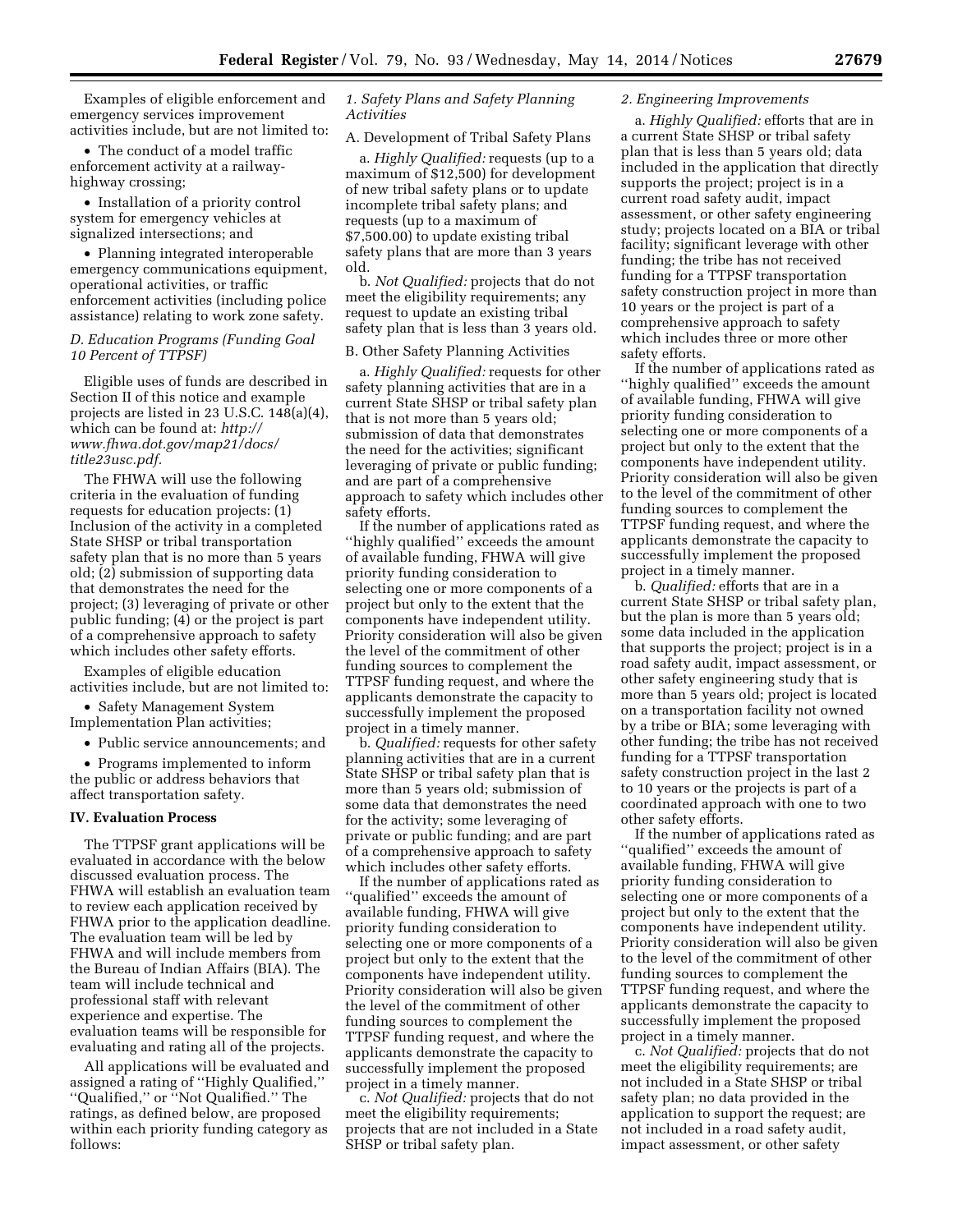engineering study; have received funding for a TTPSF transportation safety construction project within the last 2 years or do not have a comprehensive approach to safety with other partners.

#### *3. Enforcement and Emergency Services*

a. *Highly Qualified:* efforts that are in a current State SHSP or tribal safety plan that is less than 5 years old; data included in the application that directly supports the requested project, significant leverage with other funding or are part of a comprehensive approach to safety, including three or more other safety efforts.

If the number of applications rated as ''highly qualified'' exceeds the amount of available funding, FHWA will give priority funding consideration to selecting one or more components of a project but only to the extent that the components have independent utility. Priority consideration will also be given to the level of the commitment of other funding sources to complement the TTPSF funding request, and where the applicants demonstrate the capacity to successfully implement the proposed project in a timely manner.

a. *Qualified:* efforts that are in a current State SHSP or tribal safety plan but the plan is more than 5 years old; some data included in the application that supports the project; some leveraging with other funding or are coordinated with one to two other safety efforts.

If the number of applications rated as ''qualified'' exceeds the amount of available funding, FHWA will give priority funding consideration to selecting one or more components of a project but only to the extent that the components have independent utility. Priority consideration will also be given to the level of the commitment of other funding sources to complement the TTPSF funding request, and where the applicants demonstrate the capacity to successfully implement the proposed project in a timely manner.

c. *Not Qualified:* projects that do not meet the eligibility requirements; are not included in a State SHSP or tribal safety plan; no data provided in the application that supports the project does not have a comprehensive approach to safety with other partners.

### *4. Education Programs*

a. *Highly Qualified:* efforts that are in a current State SHSP or tribal safety plan that is less than 5 years old; data included in the application that directly supports the requested project; significant leverage with other funding or are part of a comprehensive approach to safety including three or more other safety efforts.

If the number of applications rated as ''highly qualified'' exceeds the amount of available funding, FHWA will give priority funding consideration to selecting one or more components of a project but only to the extent that the components have independent utility. Priority consideration will also be given to the level of the commitment of other funding sources to complement the TTPSF funding request, and where the applicants demonstrate the capacity to successfully implement the proposed project in a timely manner.

b. *Qualified:* efforts that are in a current State SHSP or tribal safety plan but the plan is more than 5 years old; some data included in the application that supports the project; some leveraging with other funding or are coordinated with one to two other safety efforts.

If the number of applications rated as ''qualified'' exceeds the amount of available funding, FHWA will give priority funding consideration to selecting one or more components of a project but only to the extent that the components have independent utility. Priority consideration will also be given to the level of the commitment of other funding sources to complement the TTPSF funding request, and where the applicants demonstrate the capacity to successfully implement the proposed project in a timely manner.

c. *Not Qualified:* projects that do not meet the eligibility requirements; are not included in a State SHSP or tribal safety plan; no data provided in the application that supports the project does not have a comprehensive approach to safety with other partners.

### **V. Application Process**

#### *A. Contents of Applications*

The applicants must include all of the information requested below in their applications. The FHWA may request any applicant to supplement the data in its application, but encourages applicants to submit the most relevant and complete information the applicant could provide. The FHWA also encourages applicants, to the extent practicable, to provide data and evidence of project merits in a form that is publicly available or verifiable.

## *B. Standard Form 424, Applications for Federal Assistance*

A complete application must consist of: (1) The Standard Form 424 (SF 424) available at *[http://flh.fhwa.dot.gov/](http://flh.fhwa.dot.gov/programs/ttp/safety) [programs/ttp/safety](http://flh.fhwa.dot.gov/programs/ttp/safety)*.

## *C. Narrative (Attachment to SF 424)*

Applicants must attach a supplemental narrative to their submission through *[ttpsf@dot.gov](mailto:ttpsf@dot.gov)* to successfully complete the application process. The applicant must include the supplemental narrative in the attachments section of the SF 424 mandatory form.

The applicant must identify in the project narrative the eligibility category under which the project identified in the application fits. The applicant also should respond to the application requirements below. The FHWA recommends that the application be prepared with standard formatting preferences (e.g. a single-spaced document, using a standard 12-point font, such as Times New Roman, with 1-inch margins).

An application must include any information needed to verify that the project meets the statutory eligibility criteria as well as other information required for FHWA to assess each of the criteria specified in Section III (*Selection Criteria).* Applicants are required to demonstrate the responsiveness of their proposal to any pertinent selection criteria with the most relevant information that applicants can provide, regardless of whether such information is specifically requested, or identified, in the final notice. Applicants should provide evidence of project milestones, financial capacity, and commitment in order to support project readiness.

Consistent with the requirements for an eligible highway safety improvement project under 23 U.S.C. 148(a)(4), applicants must describe clearly how the project would correct or improve a hazardous road location or feature, or would address a highway safety problem. The application must include supporting data.

For ease of review, FHWA recommends that the project narrative generally adhere to the following basic outline, and include a table of contents, project abstract, maps, and graphics:

1. *Project Abstract:* Describe project work that would be completed under the project, the hazardous road location or feature or the highway safety problem that the project would address, and whether the project is a complete project or part of a larger project with prior investment (maximum five sentences). The project abstract must succinctly describe how this specific request for TTPSF would be used to complete the project.

2. *Project Description:* (including information on the expected users of the project, a description of the hazardous